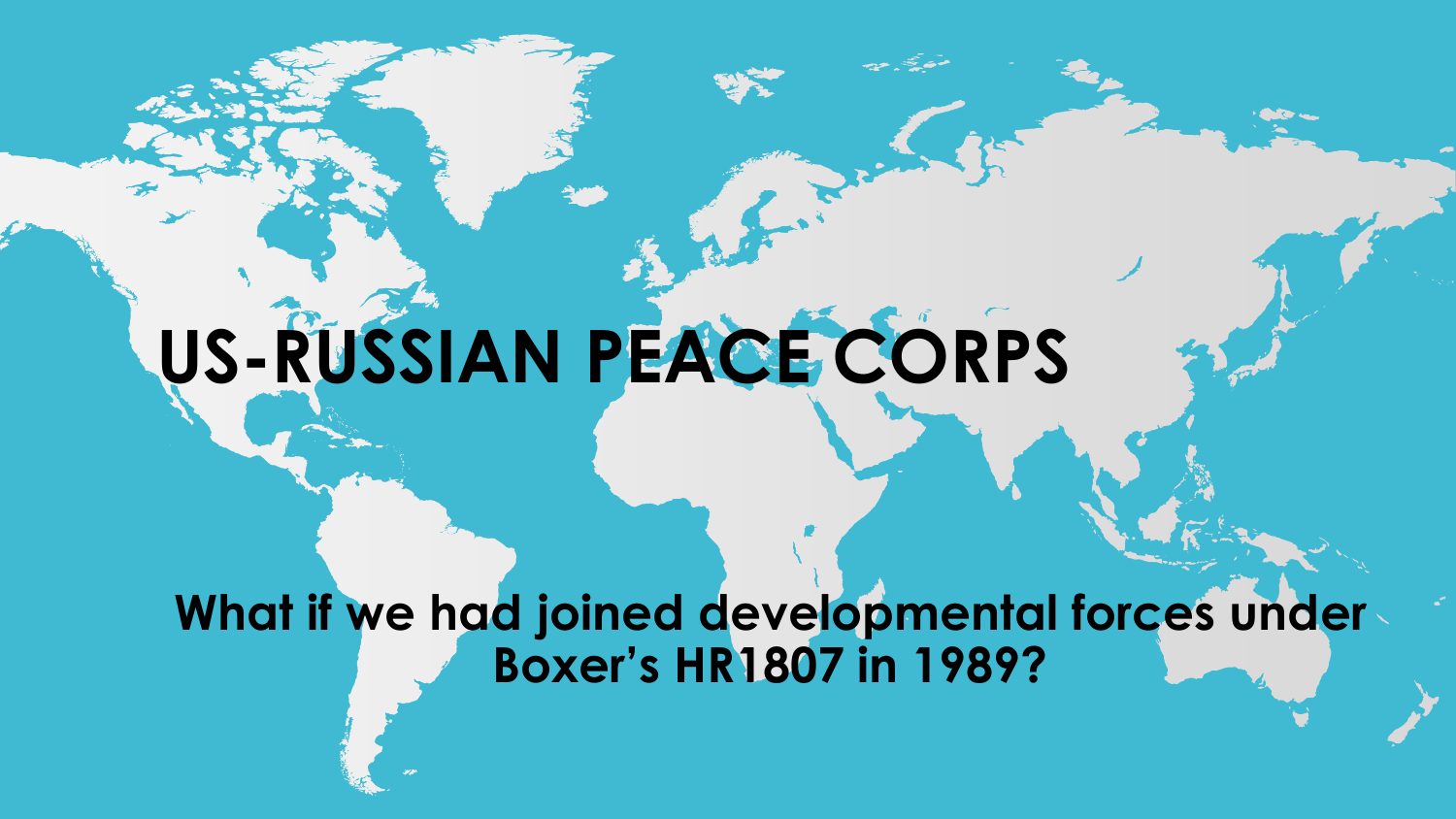### IF BOXER'S HR1807 OF 1989 HAD BEEN ENACTED

And Soviets & Americans had been serving together as PCVs for almost 30 years by today,

•Would the US, USSR, and world today be spending less on guns and more on sustainable development?

And would those tens of thousands of American & Soviet PCVers who worked, roomed, and drank beer and vodka together…

•Have made understanding and cooperation between the Bear and Eagle soar more easily today?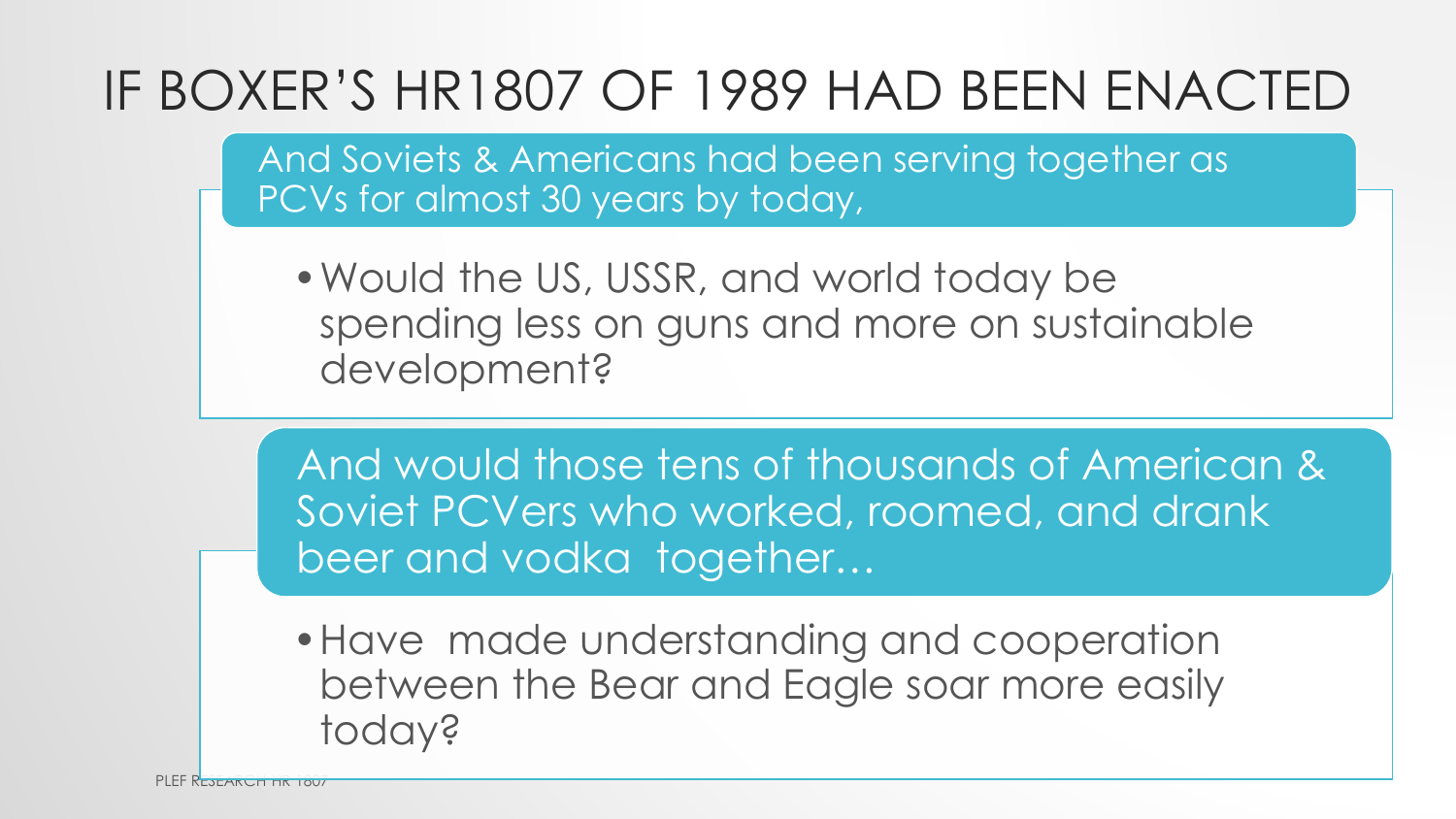### WE DO STUFF TOGETHER IN THE HEAVENS, WHY NOT DOWN HERE?

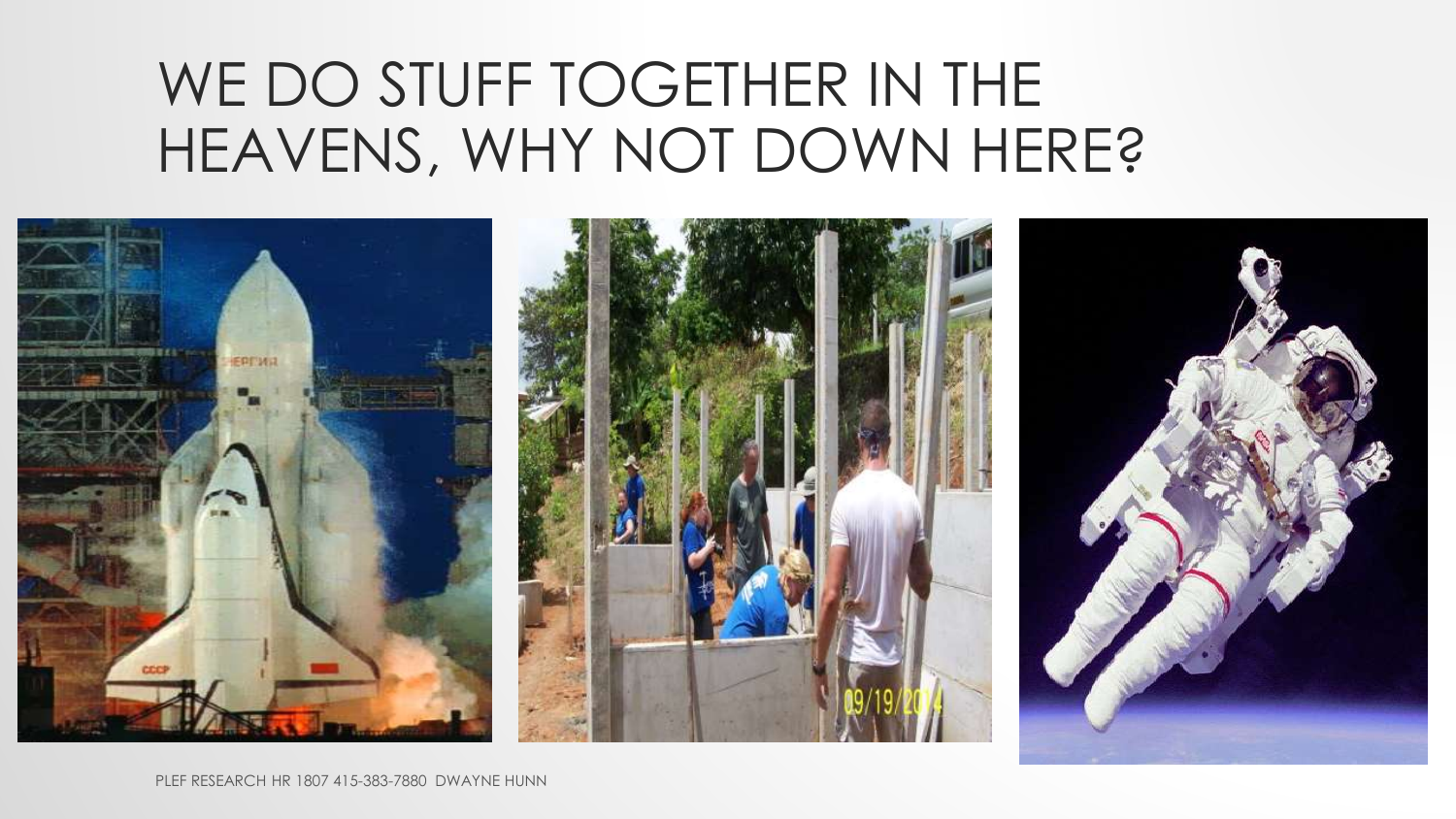# MORE ABOUT BOXER'S HR 1807 AT:

- <http://peopleslobby.us/awsc/aspc> and at
- http://peopleslobby.us/hr-1807-of-[1989-american-soviet-peace-corps](http://peopleslobby.us/hr-1807-of-1989-american-soviet-peace-corps) and in story jam form at
- https://www.youtube.com/watch?v= R7A2\_Mrlr[s&feature=youtu.be&list=PLHcV3zsz2X](https://www.youtube.com/watch?v=R7A2_Mrlr-s&feature=youtu.be&list=PLHcV3zsz2X9xflrnISYEEAElyyQRg_O7u) 9xflrnISYEEAElyyQRg\_O7u

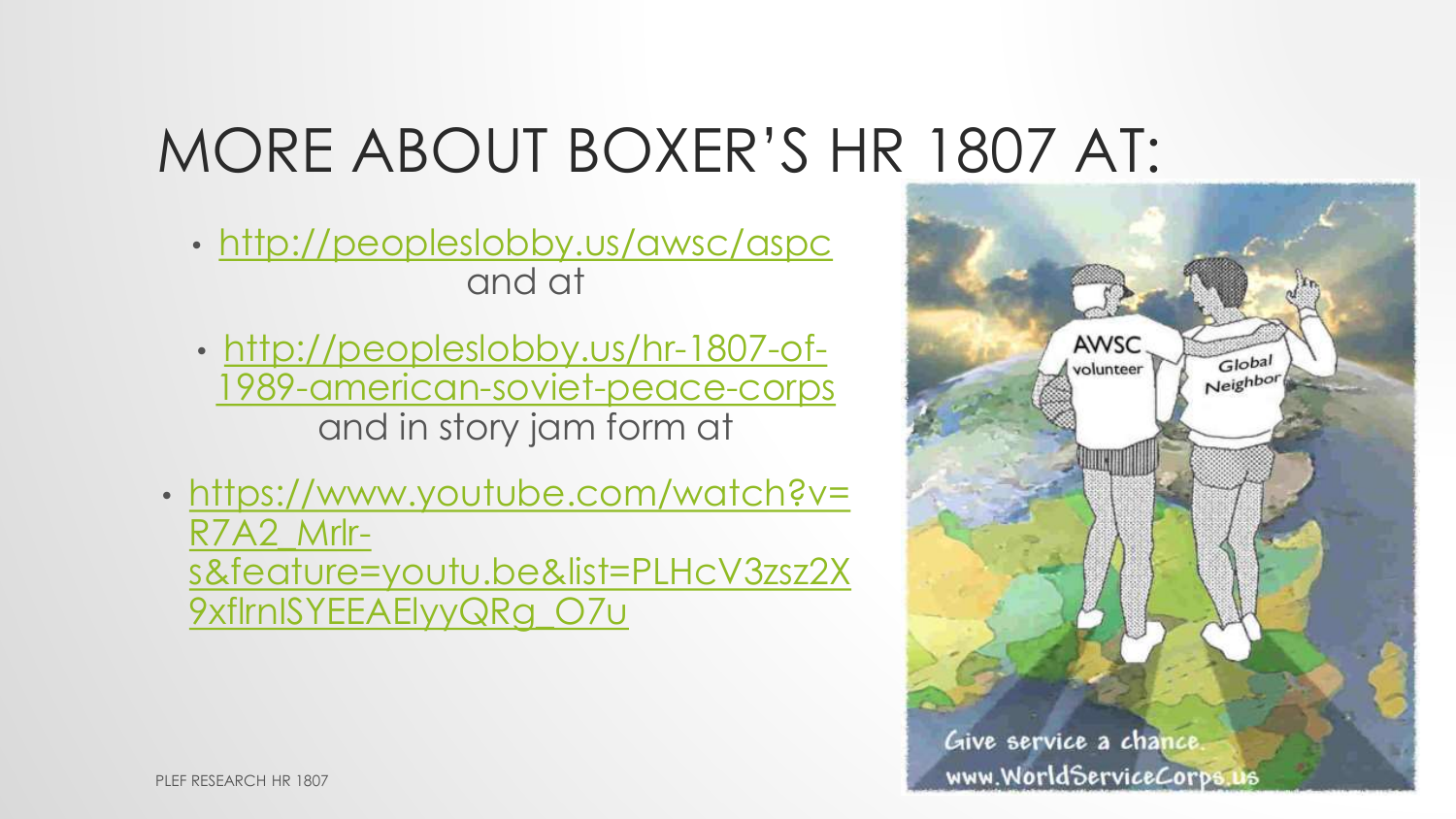### ISN'T IT TIME TO SHIFT EMPHASIS FROM MERELY MILITARY COMPETITION & SERVICE?



People's Lobby's AWSCNS Proposal urges other nations to **today?** replicate robust national service legislation & joint Peace Corps.

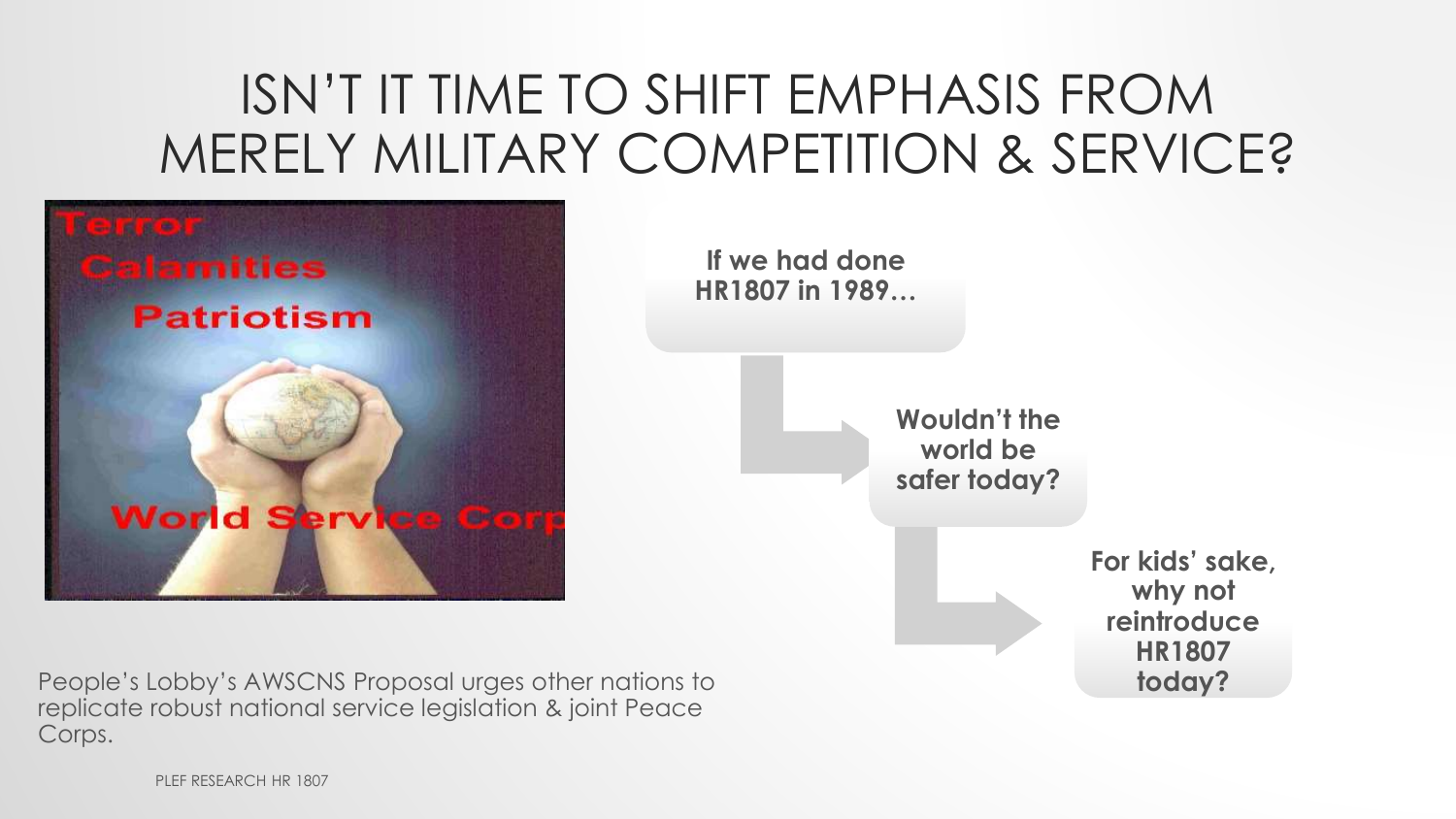#### **HR 1807, in short:**

Russians & Americans would train together.

# Directly address development needs together.

# Form bonds, not bombs together.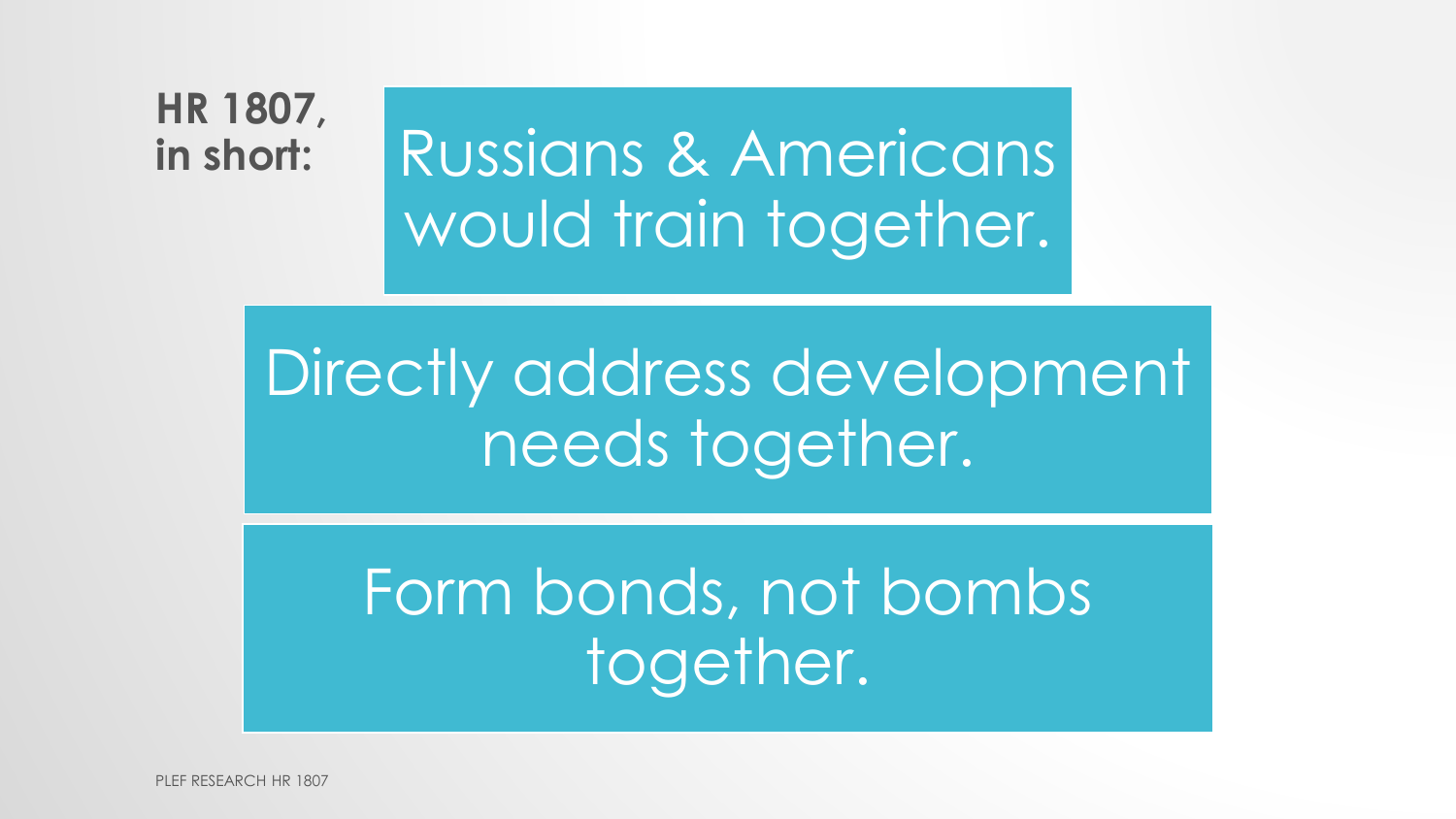### WHY NOT PUT HR1807 INTO THE LEGISLATIVE HOPPER IN 2016-17?

See how the peoples of each nation respond.

> How their Federal Assembly and our Congress communicate on working together.

> > And how the Executives in each nation respond…

What would JC do?